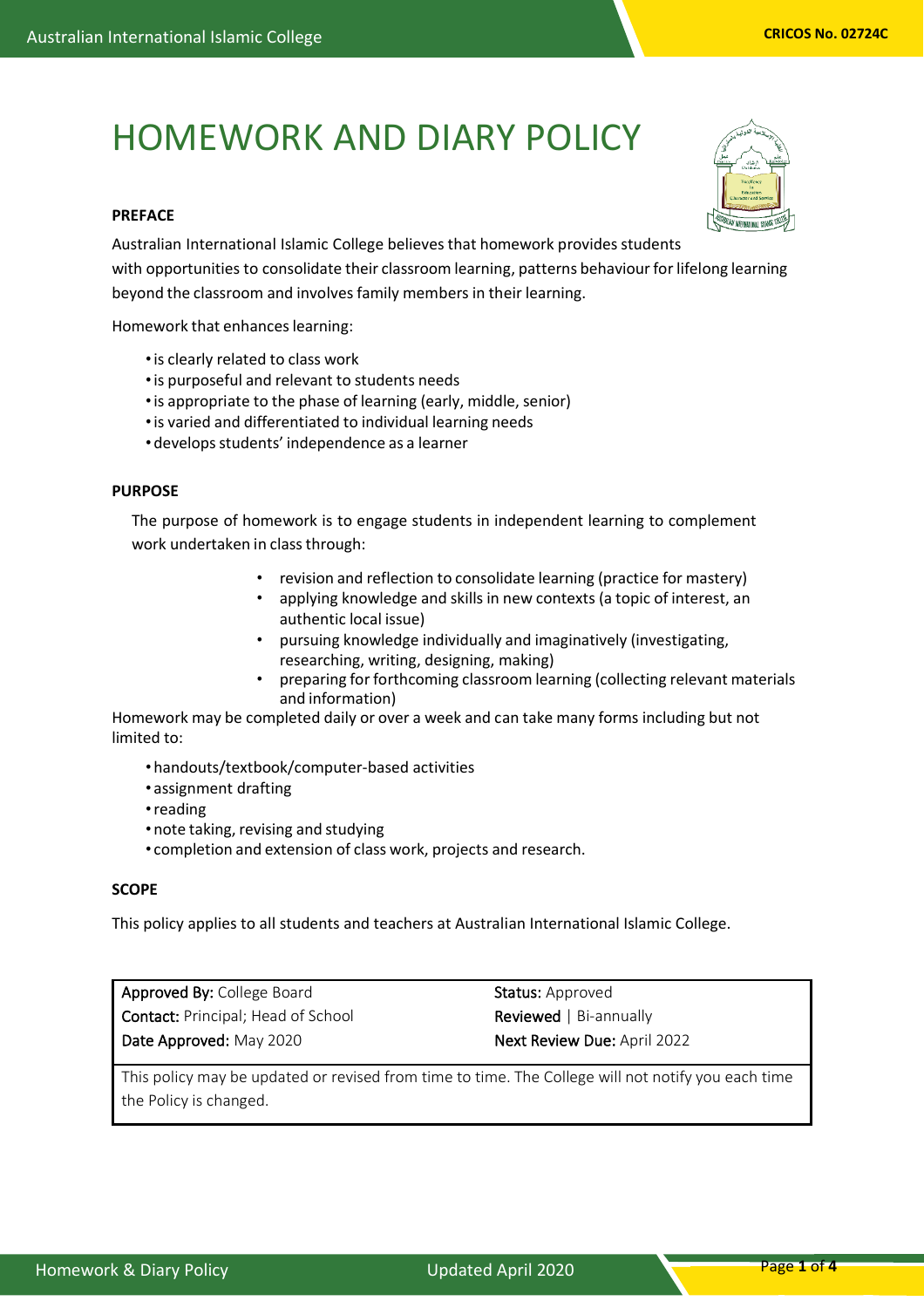## **HOMEWORKGUIDELINES**

The college has a policy and guide for the number of hours spent at each year level on homework. A minimum reading time of 10 minutes every night (with lower grades can also include 'being read to' by an adult). The recommendation is as follows:

|                       | <b>Reading Time</b> | <b>Homework time</b>                                        |
|-----------------------|---------------------|-------------------------------------------------------------|
| Prep                  | 10 mins             | 10 mins per night                                           |
| Year 1                | 10 mins             | 10 mins per night                                           |
| Year <sub>2</sub>     | 10 mins             | 20 mins per night                                           |
| Year <sub>3</sub>     | 10 mins             | 25 mins per night                                           |
| Year 4                | 15 mins             | up to but generally not more than $2 - 3$ hours<br>per week |
| Year 5                | 20 mins             |                                                             |
| <b>Year 6 &amp; 7</b> | 20 mins             | up to but generally not more than $3 - 4$ hours<br>per week |
| <b>Year 8 &amp; 9</b> |                     | up to but generally not more than 5 hours per<br>week       |

## **RESPONSIBILITIES**

### **Teachers**

Teachers can help students establish a routine of regular, independent home-learning by:

- ensuring the college Homework Policy isimplemented consistently across all year levels
- setting home-learning tasks on a regular basis but within a flexible timeframe
- clearly communicating the purpose, expectations, and benefits of all home-learning tasks
- checking homework regularly and providing positive recognition of the efforts of students
- providing timely and appropriate feedback about home-learning tasks
- selecting tasks that are varied, challenging, and directly related to class work
- selecting tasks that are purposeful and appropriate to students' learning needs
- explicitly teaching strategies to develop organisational and time-management skills and providing opportunities for practice through home-learning activities
- discussing with parents and caregivers any issues concerning their child's home learning tasks and suggesting strategies to assist with home learning requirements
- providing assistance when difficulties arise
- supporting students to access technology during school if required for homework tasks

#### **Students**

Students can take responsibility for their own learning by:

• being aware of the school's expectations and guidelines for home learning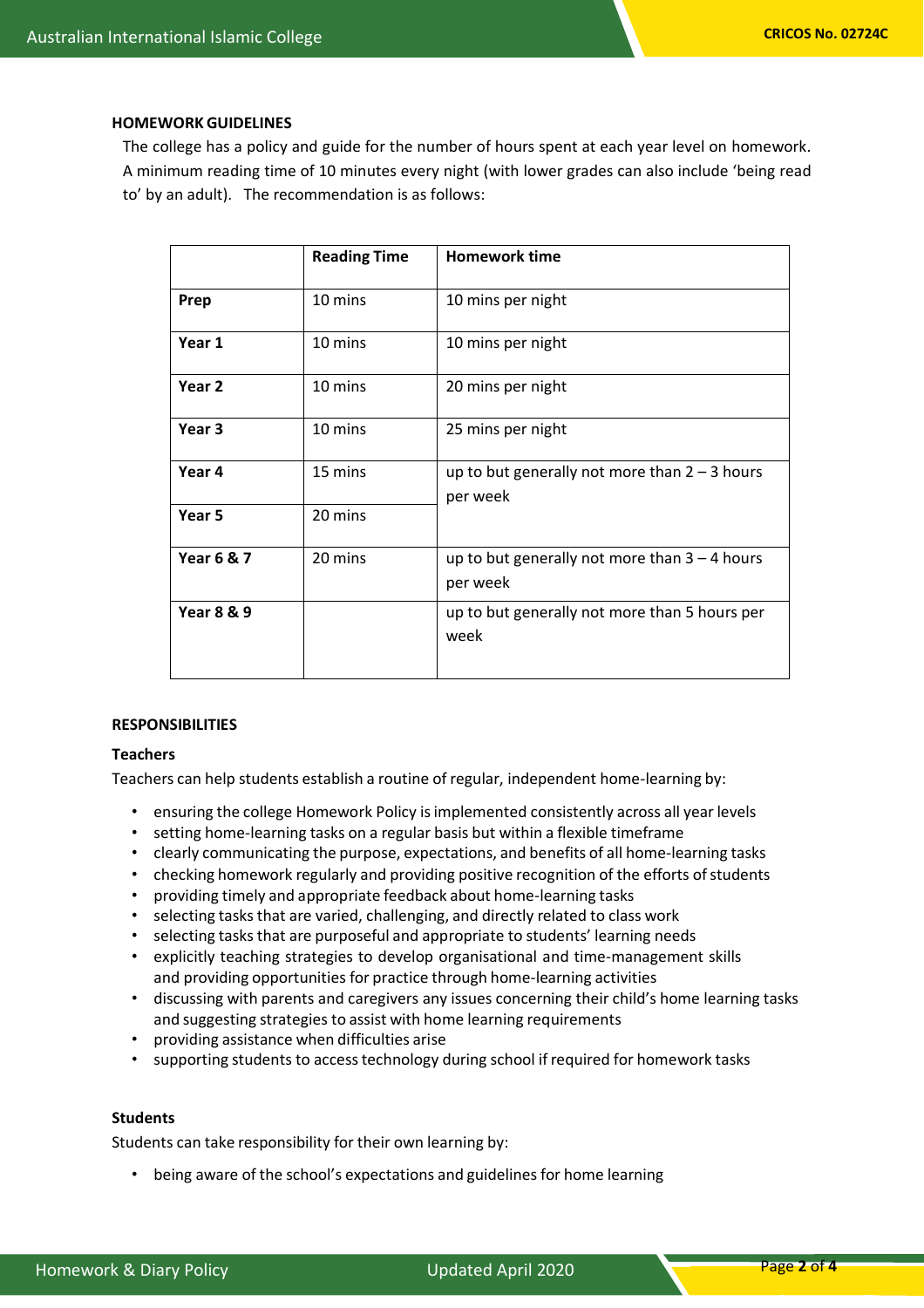- discussing with their parents or caregiver's expectations around home learning tasks
- accepting responsibility for the completion of tasks within set time frames
- following up on feedback provided by teachers
- seeking assistance when difficulties arise
- organising their time to manage the various activities they engage in
- recording homework in school planners(Year 7-12)

## **Parents & Caregivers**

Parents and caregivers can help their children by:

- giving them assistance where required to complete tasks
- encouraging them to organise their time
- encouraging them to take responsibility for their learning
- helping them to balance the amount of time spent completing home learning tasks, watching television, playing computer games, playing sport and engaging in other recreational activities
- communicating with their child's teacher to discuss any concerns about the nature of home learning tasks or their child's approach to the learning

## **Prep to Year 6**

The Importance of Regular Reading

All students from Prep to Year 6 are expected to engage in daily reading to, with or by parents and caregivers. Words are essential in building the thought connectionsin the brain. The more interactive language a child experiences through books and conversation with others (not passively from television), the more advantaged socially and educationally that child will be for the rest of his or her life. Development of language skills is linked positively to thinking skills and academic performance.

## **Opportunitiesto read at home:**

- Listen to a book read aloud by an adult or older sibling.
- Read **along with** a parent or sibling.
- Read **aloud to** parent or older sibling
- Read **silently** then talk to an adult about the book
- Read **silently** with no adult interaction (suitable for Years 5 and 6)

## **Years 7 to 9**

In Year 7, 8 and 9, students are given more responsibility for their own learning. They may be required to engage in independent learning to complement work undertaken in class.

## **Years 10, 11 and 12**

In the latter years of high school, the amount of time devoted to homework and independent study will vary according to the student'slearning needs and individual program of learning, determined through their Senior Education and Training (SET) Plan.